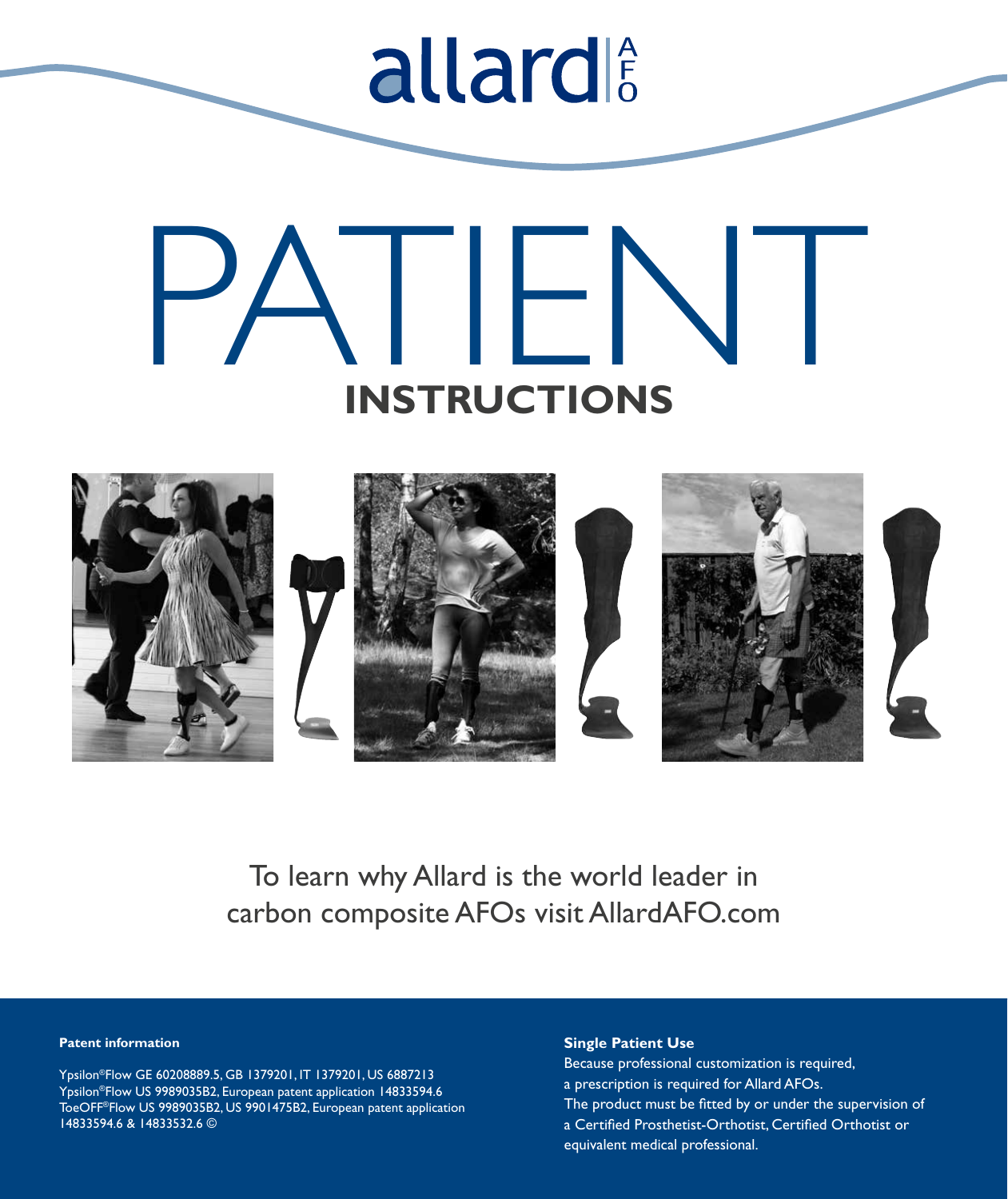# **INTENDED USE**

Allard AFOs are intended to support a foot with impaired ability to actively dorsiflex, to provide support while standing, and to assist when the ability to push-off is reduced.

*Your fitter has selected an Allard AFO product, the original and highest quality carbon composite AFO available, to meet your specific needs. Carbon composites offer durability and decreased weight and bulk as compared* 

# **SHOES AND SOCKS**



The thinness of the carbon composites allows the orthosis to fit into most standard shoes without having to increase shoe size. However, a shoe with good support is important. Sandals and loafers, for example, do not offer good support and are not recommended to be worn with your Allard AFO. *Never wear your Allard AFO without shoes.* 

*to traditional braces. The unique characteristics of this material requires careful attention to maintain the life of the brace. Failure to follow the enclosed guidelines may result in decreased function or damage to the orthosis and may void the warranty. Your orthosis comes with a one year warranty.* 

A shoe that provides good support to the sides of your foot and the heel will hold your orthosis in proper position to provide the best possible support for your foot and ankle. A rocker toe will assist in a smooth rollover as you walk. Your orthotist fit your orthosis based on the heel height of the shoe you were wearing at the time of your fitting. Talk with your orthotist before selecting shoes that have significantly different heel heights.

There should always be some type of interface between your foot and the footplate. Your orthotist may have placed an insole or custom insole on top of the footplate. If not, ask your orthotist for a recommendation of what type interface will be best for you.

Each brace should also always have an interface between the front of the brace and the lower leg. Tall cotton socks are suggested for increased comfort. They also keep the brace padding protected from perspiration and soiling.



Place your brace into the shoe.



Slide your foot into the shoe. If the shoe has shoestrings – tie snugly. Secure the straps on the brace around your leg.

# **PUTTING ON YOUR ORTHOSIS TAKING OFF YOUR ORTHOSIS**



Pull from front to back to release the straps.



Slide hand under orthosis and pull up to remove from shoe.

# **ADAPTING TO YOUR NEW BRACE**

Follow the fitter/prescriber's recommendations for gradually increasing wearing time to help become accustomed to your new brace.

# **SKIN MONITORING**

Check the condition of your lower leg and foot daily, especially if you are suffering from loss of sensation on your lower leg. In the case of skin irritation or discoloration, discontinue use immediately and contact your fitter/prescriber immediately. If your ability to monitor your foot and leg is reduced, ask for assistance.

# **CLEANING**

It is recommended to wash liners and straps approximately twice per week. Follow washing instructions on liner. Remember to re-attach the liner/straps to the brace. Extra sets of straps/liners may be purchased from your fitter in order to decrease laundering frequency. The brace can be gently cleaned with mild soap and water.

# **DRIVING**

Consult your fitter/prescriber regarding any driving limitations.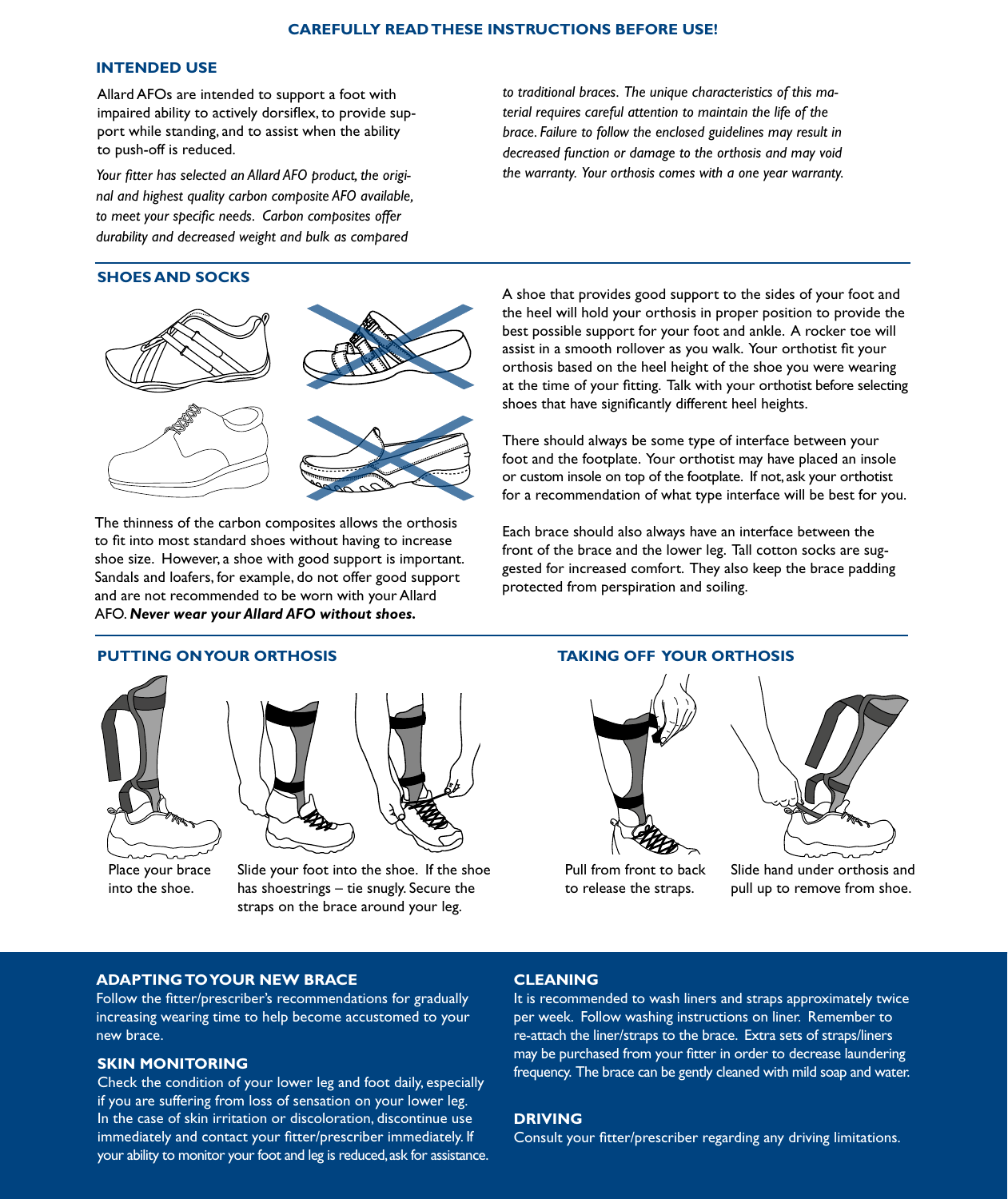# **ACTIVITIES OF DAILY LIVING**



Normal Excessive

Your orthosis is designed to allow for a normal range of motion while walking. Excessive bending forward, backward or sideways may accelerate wear and tear of your orthosis.

If your straps do not have D-Rings, ONLY pull from front to back to release the straps.

The wings are made flexible for comfort. Try not to flex the



# **STAIRS**

Place ENTIRE foot on step, rather that just the forefoot .

# **LADDERS**

**SQUATTING**

brace.

Place center of foot on ladder rung to minimize weight bearing on forefoot alone.

Squattting will significantly increase the stress on the brace and increase the risk of causing damage to the



### **SIT TO STAND**

Feet should be placed flat on floor prior to transitioning to an upright position. Use arms of chair to help push yourself up or use stationary item for assistance to pull upward. Similar transitioning should take place from any seated location including car, chair or toilet.





# **MAINTENANCE**

Inspect the brace daily. If you notice any sign of damage, wear or change in the performance of the device discontinue use immediately and report it to the fitter. If your ability to monitor the brace is reduced, ask for assistance.

# **DISPOSAL**

The product must be disposed of in accordance with relevant national and local laws and regulations. If the product may have been exposed to infectious substances or bacteria, the product should be destroyed according to relevant national and local laws and regulations covering disposal of contaminated materials.

# **STORAGE**

Take care not to leave your brace lying down to reduce possibility of someone stepping on or sitting on it. Do not expose your brace to temperature extremes. (Don't store in the car trunk on summer days or leave outdoors during freezing temperatures).